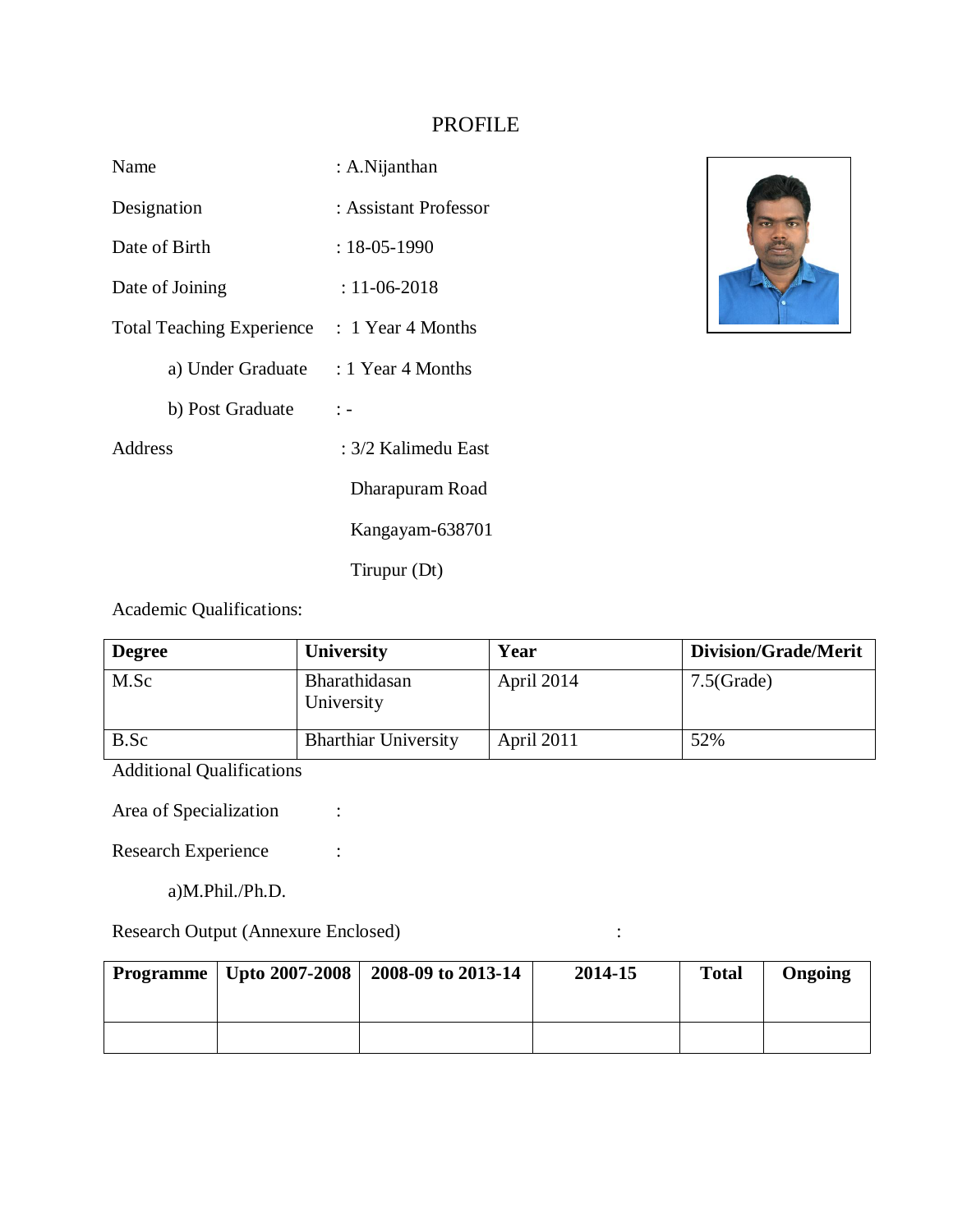### FDP Attended :

| S.No | <b>Title of the Programme</b>                                                | <b>Place &amp; Date</b>                   |
|------|------------------------------------------------------------------------------|-------------------------------------------|
|      | FACULTY ENRICHMENT PROGRAMME – SEP 2018   Terf's Academy College Of Arts and | Science college, Tirupur. &<br>28-09-2018 |

# Seminars, Conferences, Symposia, Workshops Attended

| S.No | Seminar / Conference /<br><b>Symposia/Workshop</b> | <b>Title/Theme</b> | <b>Organizer</b> | <b>Place &amp; Date</b> |
|------|----------------------------------------------------|--------------------|------------------|-------------------------|
|      |                                                    |                    |                  |                         |

#### Papers Presented

| S.No | Title of the<br><b>Conference/Seminar</b> | <b>Organizer</b> | <b>Title of the Paper</b> | <b>Place &amp; Date</b> |
|------|-------------------------------------------|------------------|---------------------------|-------------------------|
|      |                                           |                  |                           |                         |

## Publication Details

a) Journal Articles

| S.No | Name of the<br><b>Journal</b> | National/International Title of the Article | Vol. / Issue, Year & Page<br>No. |
|------|-------------------------------|---------------------------------------------|----------------------------------|
|      |                               |                                             |                                  |

#### b) Articles in Edited Books

| S.No | Title of the Book | <b>Title of the Article</b> | <b>Publisher</b> | <b>ISBN</b> , Year & Page |
|------|-------------------|-----------------------------|------------------|---------------------------|
|      |                   |                             |                  | No.                       |
|      |                   |                             |                  |                           |

Coordinator of Co-curricular Activities : Any other Information : (Member in Curriculum Feedback Committee,

2010-12)

# **ANNEXURE (Research Output)**